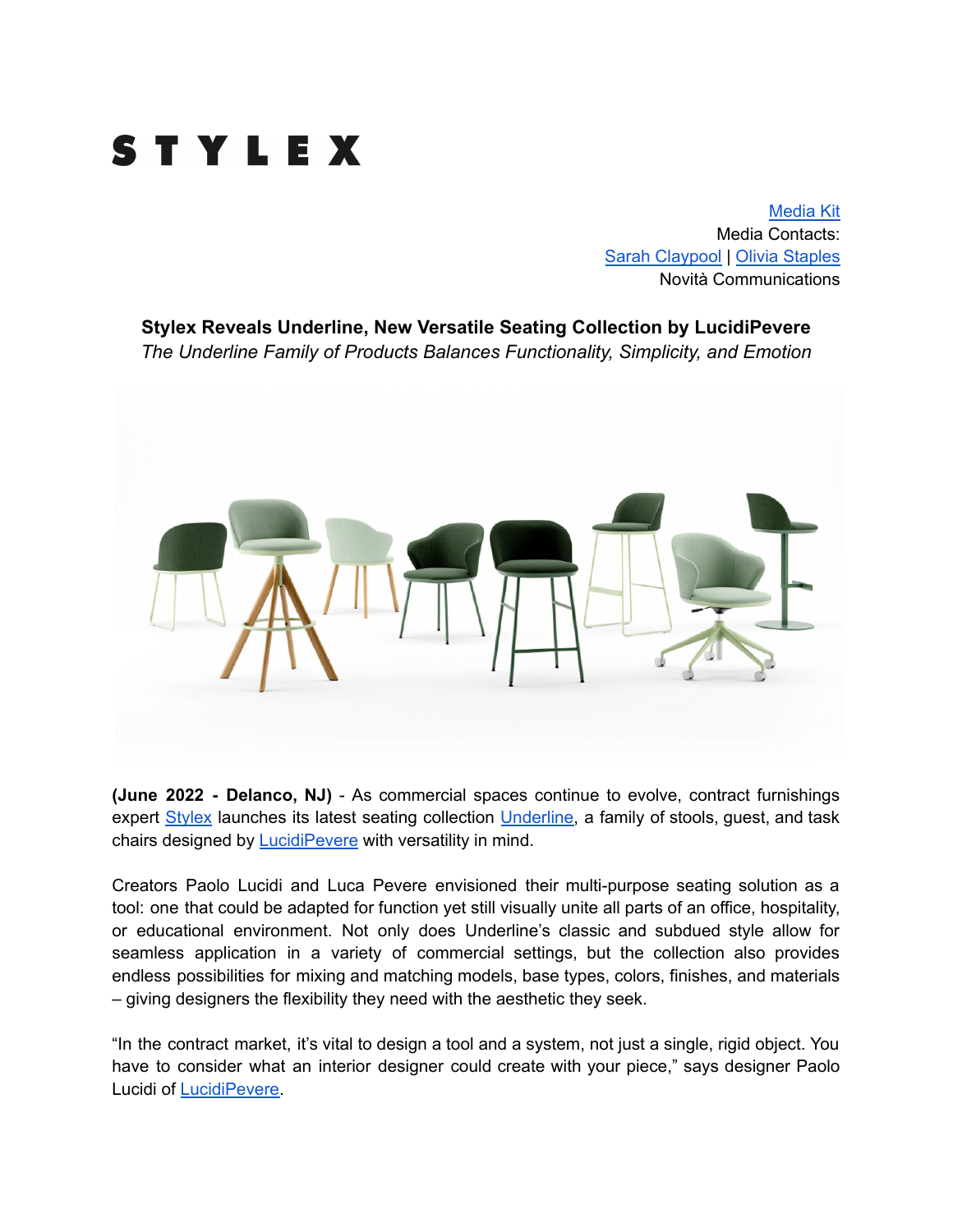Taking versatility one step further, each piece in the collection visually connects one to another, sharing the same upholstered shell and metal undercarriage with juxtaposing colors and materials. True to its name, Underline's frame elegantly traces the outline of the seat, enhancing the play between the frame finish and upholstery. Yet the appeal of Underline goes beyond the cohesiveness of the collection itself. Each piece is designed to magnetize its environment, enhancing and underlining the beauty of an overall setting. From dining areas to conference rooms to executive offices, the purposefully customizable design implemented by **[LucidiPevere](https://www.stylexseating.com/designers/lucidipevere/)** allows each piece to be conscious of its surroundings, working with a variety of design schemes.

Underline may be specified in a wide range of upholsteries, and looks can range from quietly monochromatic to brightly patterned. Chairs may be made with or without arms, available with a metal sled, a metal or wood four-leg base, and a five-blade base. Low back counter and bar stools may be specified with or without swivel, available with a metal sled, metal four-leg base, swivel wood base, and swivel pedestal. Finish options include 26 colorful VOC-free powder coats, polished aluminum, chrome, white oak, maple, walnut, and opaque black.

"We like to design timeless products—ones that are simple and quiet, but still have emotion. We also try to express materials authentically, showing them rather than covering them up," says designer Luca Pevere of LucidiPevere.

With this approach, the [LucidiPevere](https://www.stylexseating.com/designers/lucidipevere/) design pair was able to achieve a rare balance of functionality, simplicity, and emotion. Thus, the versatility of the Underline collection allows for designers to authentically express their individual design voice, while the understated beauty of the collection ensures that each piece will fit harmoniously into nearly any space.

Crafted in the U.S. with special consideration for the environment, Underline is Greenguard IAQ and Level® 1 certified and available in CET, making it easy to specify. Additional sustainability features include Cove's VOC-free powder coat finishes, water-based adhesives, and rigid, plant-based polyurethane molded foam. The chair's aluminum bases and sled frame model steel tube bases are also made of recycled material. As with all Stylex products, the Underline family of seating is backed by a 10-year performance warranty.

To learn more about Stylex's 'Enduring Companions' as well as the brands' full range of solutions, all of which are made in the USA, visit [Stylex](http://stylexseating.com/) online.

# # #

## **ABOUT STYLEX**

For more than six decades Stylex has designed and fabricated furnishings for both the workplace and healthcare, hospitality, and educational environments. We carefully consider the seating, tables, and lounge pieces we offer, balancing aesthetics, performance, and value. A desire to serve users' ever-evolving needs has led us to collaborate with the field's top